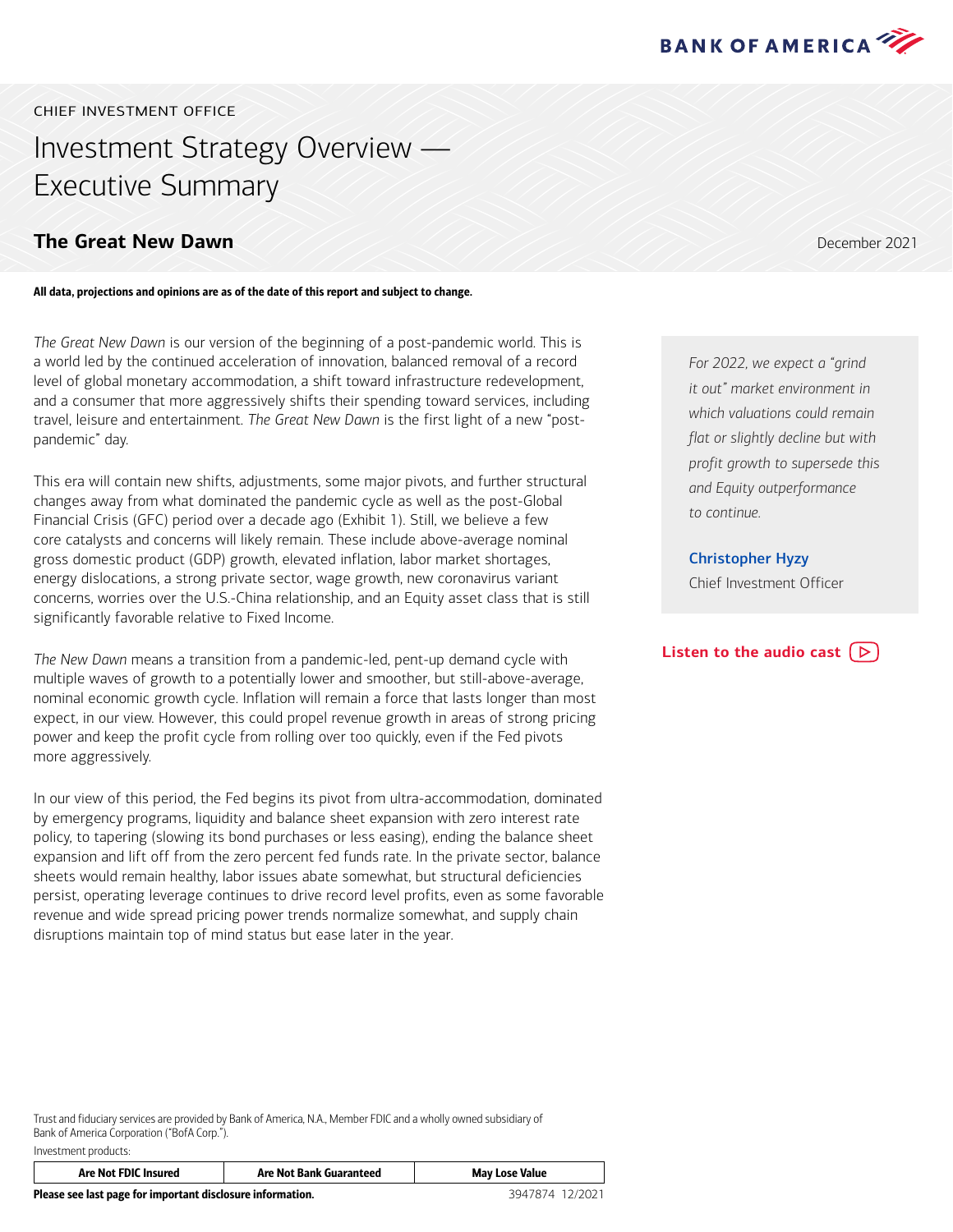



|  |                                                                                                                                                                                                                   |                                                                                                                                                                                                                                                                     |                                                                                                                                                                         |                                                                                                                                                                                                                            | $\cdot$ orgehe                                                                |  |
|--|-------------------------------------------------------------------------------------------------------------------------------------------------------------------------------------------------------------------|---------------------------------------------------------------------------------------------------------------------------------------------------------------------------------------------------------------------------------------------------------------------|-------------------------------------------------------------------------------------------------------------------------------------------------------------------------|----------------------------------------------------------------------------------------------------------------------------------------------------------------------------------------------------------------------------|-------------------------------------------------------------------------------|--|
|  | <b>PHASE 1:</b><br><b>LIQUIDITY</b>                                                                                                                                                                               | <b>PHASE 2:</b><br><b>THE BRIDGE</b>                                                                                                                                                                                                                                | <b>PHASE 3: ECONOMIC</b><br><b>RECOVERY</b>                                                                                                                             | <b>PHASE 4: PENT-UP</b><br><b>DEMAND CYCLE</b>                                                                                                                                                                             | • Profit (<br>• Rebala                                                        |  |
|  | • Coronavirus cases pick up<br>globally<br>• Social distancing begins<br>• Volatile markets & liquidity<br>concerns<br>• Monetary policy response<br>(cut rates to zero, "unlimited"<br>QE, liquidity facilities) | • Fiscal stimulus Coronavirus<br>Aid, Relief, and Economic<br>Security Act ("CARES Act")<br>• Synchronized global policy<br>response<br>• Equity markets bottom<br>complete<br>• Credit and liquidity trend to<br>normal<br>• Restrictions ease slowly by<br>region | • Economy reopens<br>• Testing, tracking,<br>treatment ramp up<br>• Volatility declines further<br>• U-shaped recovery unfolds<br>• Steady pace toward<br>normalization | • Consumption strengthens<br>• Economic data improves<br>• Unemployment levels<br>decline<br>• Profit cycle climbs back to<br>prior level<br>• Equity markets revalued<br>upward as multiples<br>expand and rates stay low | CU<br>• Expect<br>• Empha<br>• Favor U<br>• Stay dis<br>• Conside<br>in Alter |  |

Black line represents the lifecycle of the CIO economic workout process and is not meant to represent any specific investment, index or performance of any kind. Phase 5 represents the CIO outlook for potential economic expansion. \*Many products that pursue Alternative Investment strategies, specifically Private Equity and Hedge Funds, are available only to qualified investors. Source: Chief Investment Office. Data as of December 7, 2021. CIO views are subject to change. The economic and market forecasts presented are for informational purposes as of December 7, 2021. Economic or financial forecasts are inherently limited and should not be relied on as indicators of future investment performance.

The catalysts of a post-pandemic economy shift toward increasing capital investment, more normal consumer spending patterns, less government stimulus outlays, more regionalization in supply chains, and above-trend economic growth, in our view. We also see the early stages of a Fed pivot, a private sector focused on building new industries, a profit cycle not ready to tire out and peak, greater penetration of coronavirus vaccinations even in the face of new variants, improved treatments and therapeutics, and a bull market that may not produce as many sunny days but can still shine its rays through the clouds.

This broader environment begins to pivot to today's "normal"—*The Great New Dawn* and away from the past pre-pandemic cycle, which was driven by disinflation, anemic growth and debt overhanging the household and private sector.

#### PHASE 5: THE NEW FRONTIER

• Telecommuting • Equity Culture Reborn

• ESG • Big is Better • AI, 5G, the Cloud • Localization • e-Everything

- Quality
- Bio-Security
- Brand Power
- Innovation • Social Distancing
- Health/Wellness
- 
- Personal Protection

## THE BEGINNING OF A POST-PANDEMIC WORLD

- Fed Pivots More Aggressively Amid Rising Inflation
- Above-Average Nominal GDP From Lagged Policy Effects
- Equities Benefit from Strong Profits
- Cyclical Rotation Continues
- Society Adapts to Variants & Reopenings Continue
- Labor Shortages Persist, but Tech CapEx Steps Up
- High Energy Costs Lead to Greener Tech Expansion
- er and then a Flatter Yield Curve
- Growth Outweighs Equity Valuation Drop
- rcing & Tactical Adjustments Gather Momentum

#### **RRENT CIO PORTFOLIO STRATEGY OVERVIEW**

- Equities to outperform Fixed Income
- size Quality, Yield, Growth
- I.S. over the rest of the world
- sciplined with a goals-based plan
- er a diversified portfolio including opportunities mative Investments\* for qualified investors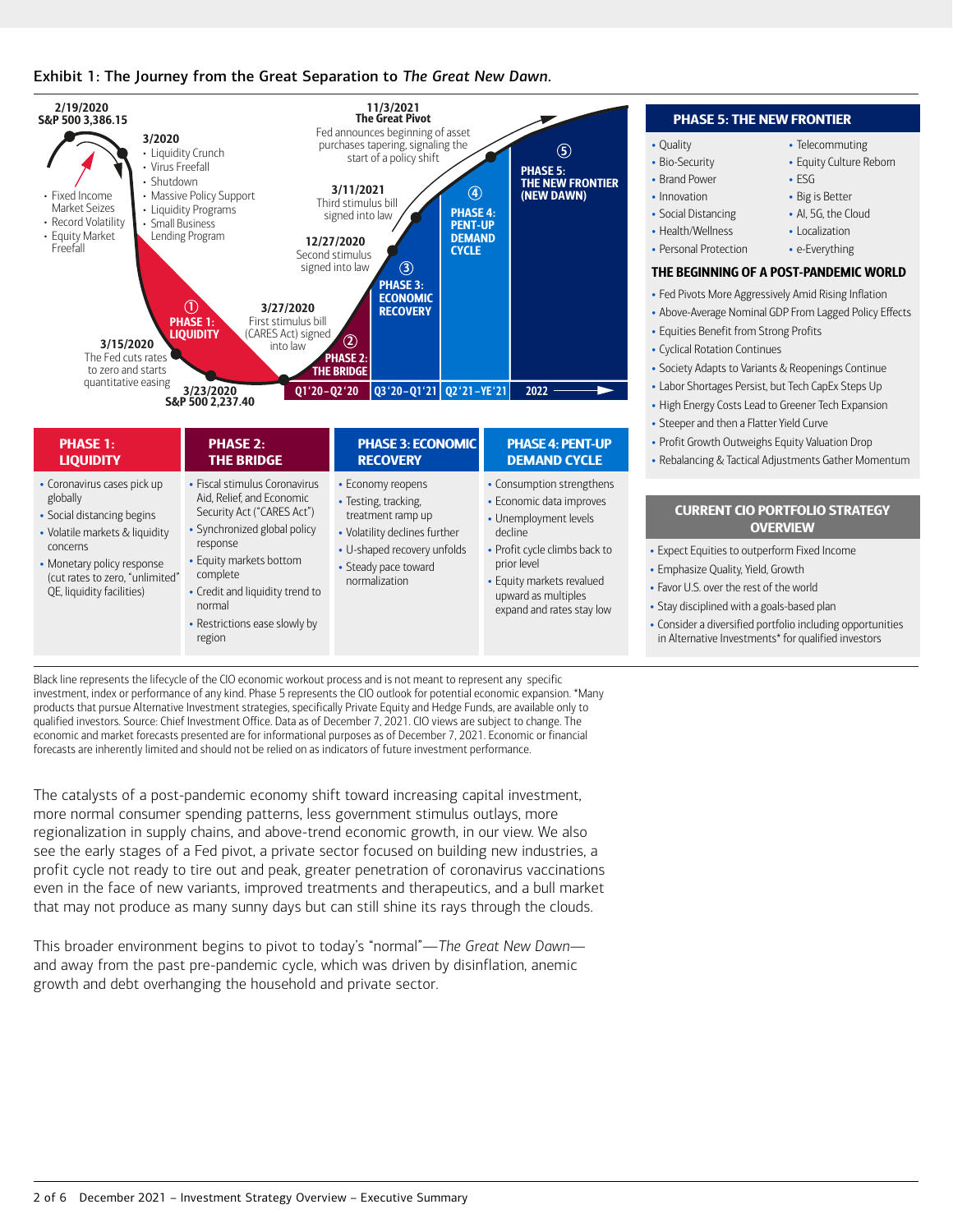#### THE CIO'S TEN NEW DAWN CHARACTERISTICS:

- 1. The Fed likely needs to eventually pivot more aggressively to ultimately bring inflation back down closer to their targets. Does the Fed raise its inflation target before all is said and done?
- 2. Above-average nominal GDP growth remains in place through 2022 as the lagged effect of ultra accommodative monetary and fiscal policies continue to filter through, despite tapering and no new fiscal packages. Strong aggregate demand, elevated inflation, wage growth and supply shortages are, to a degree, still expanding elements that underpin the macro backdrop.
- 3. Equity markets continue to benefit from better-than-expected revenues with profits tracking nominal growth expectations providing fundamental support.
- 4. The rotation in the equity capital markets is still early in its life cycle and should continue throughout 2022. Cyclicals, higher quality, high free cash flow, Value, dividend growth and Small-cap segments of the Equity asset class should play catch up and look to the broader market, more defensive, longer-duration and highergrowth areas.
- 5. As new coronavirus variants are studied, society learns to adapt and continue toward a full reopening process, in our view. Some goods spending should shift back toward services over time.
- 6. Structural labor shortages are likely to remain in *The Great New Dawn* as the outgrowth of new areas (e.g. warehousing, infrastructure, etc.) attract workers from select traditional service industries. This dynamic helps drive a new capital expenditure (capex) cycle in spending on automation, robotics and other productivityinducing activities.
- 7. Concerns over higher energy costs continue, given high demand and below-average capital investment in traditional sources. Greener technology investment expands as "trade-off" costs become more balanced; the shift toward more renewable energy sources sustains upside pressure on many minerals and metals, given the metal/ material-intensity of electric vehicles, solar panels and wind power.
- 8. The yield curve between the fed funds rate and the 10-year Treasury yield steepens in the first half of 2022 before ultimately flattening later in the year. The negative real rate environment continues for the foreseeable future.
- 9. Rising yields hamper bond market returns as Equity returns take their cue from the overall level of corporate profit growth. The growth in profits should outweigh the potential drop in Equity valuations, in our view.
- 10. More active rebalancing and tactical adjustments are likely needed in 2022, given that we expect the Fed's policy adjustment, elevated nominal growth, higher yields and cyclical rotation to gather momentum. Alternative Investments, for qualified investors, may be an important asset class for access to diversification, hedged market participation, yield, and enhanced returns, as appropriate. Additionally, investors have an opportunity to integrate environment, social and governance (ESG) metrics and overlays into their valuation and risk/return considerations.

As we begin transitioning from a pandemic-led pent-up demand cycle with multiple waves of growth to a potentially lower and smoother but still above-average nominal economic growth cycle, we believe "The Pivot Is On." This still-developing macro and investment environment could contain new shifts (elevated inflation), adjustments (Fed policy), some major pivots (cyclical rotation) and further structural changes (employment trends) away from some factors that dominated the pandemic cycle. We discuss three scenarios below.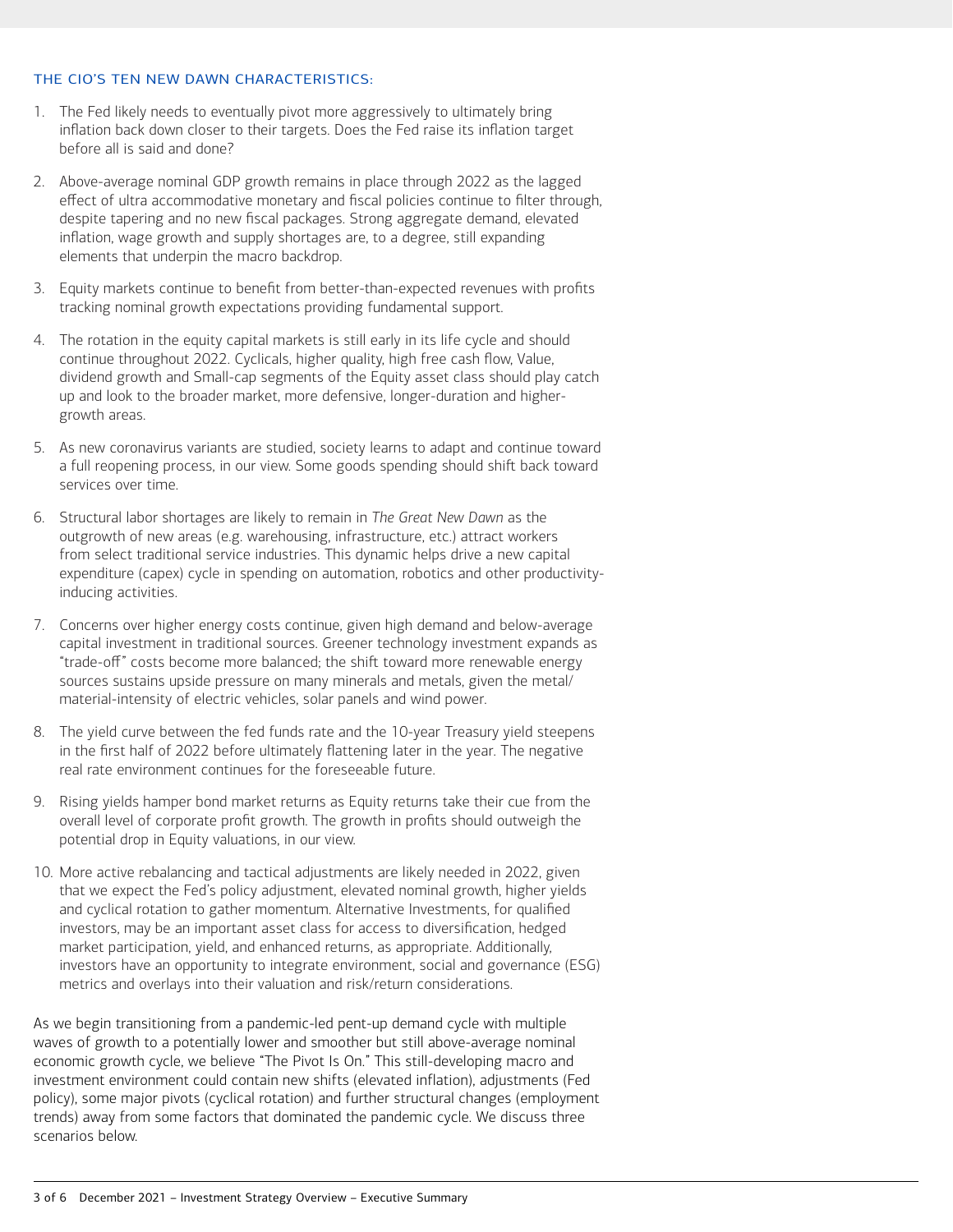#### **1. Base Case**

For 2022, we expect a grind-it-out market environment in which valuations could remain flat or slightly decline but with profit growth to supersede this and Equity outperformance to continue. With 2021 mostly about much higher profits than expected and 2020 more about expanding multiples, we believe that for 2022, return expectations, including dividends in the U.S., are likely to track profit growth. New variant worries should dissipate but the pandemic still keeps a full reopening at bay.

Rotation toward cyclicals and more Value-oriented areas including Small-caps is preferred, and the long-duration, high-growth, little-to-no-profit areas come under continued pressure.

Sectors and industries with pricing power (Energy, Materials, Industrials―infrastructurerelated―and Financials), economic leverage and strong profits growth mixed with attractive valuations dominate the year, in our view. Included in this environment, we expect dividend growth and higher-quality areas with low balance sheet leverage to also outperform. We still expect high free cash flow, strong balance sheet and mega Technology also to do well. This scenario may carry higher volatility and perhaps multiple pullbacks but we would leverage these as potential buying opportunities, particularly as we begin the year.

Yield drifts could go higher tracking inflation and stronger economic growth. The curve may shift upward and steeper between federal funds and the 10-year Treasury. We favor credit overall, especially Investment-grade, and also prefer municipal relative to Treasurys, but we would maintain a shorter-duration stance.

Commodity exposure is favored via Equities, in our view, with gold being considered as a potential hedge on elevated inflation, although we do not foresee a direct correlation between its price and inflation throughout the year.

#### **2. Most Bullish Case**

This Most Bullish Case could include even better-than-expected profit growth as reopening worries fade, multiples slightly rise as capital investment, stronger consumer spending than anticipated, continued pricing power, liquidity remains high, and aboveaverage revenue growth continues. In addition, new variants would turn out to be mild and the reopening of the economy accelerates.

The Fed removes ultra-accommodation, but the market is prepared for it given the high growth. The job market surpasses expectations, but inflation creeps higher maintaining a negative real rate environment. Nominal economic growth surpasses consensus expectations handily.

Valuations actually expand slightly given the comfort level for risk rising. Yields back up and the curve steepens, keeping financial conditions stimulative.

Risk aversion wanes even if the "wall of worry" is maintained. A subtle rise in valuations mixed with very strong profit growth and still-healthy financial conditions would lead to Equity total returns closer to 15%-20% in the U.S., in our view.

A rotation to cyclicals is accelerated where Value, Small-caps, reflationary sectors and industries outperform. Financials, Energy, Materials and Industrials are most preferred. Some mega Technology with high free cash flow should also do well, in our view.

Yields would back up more-than-expected and the Fed would likely remove policy faster and hike interest rates more than expected but, again, investors would most likely take this in stride.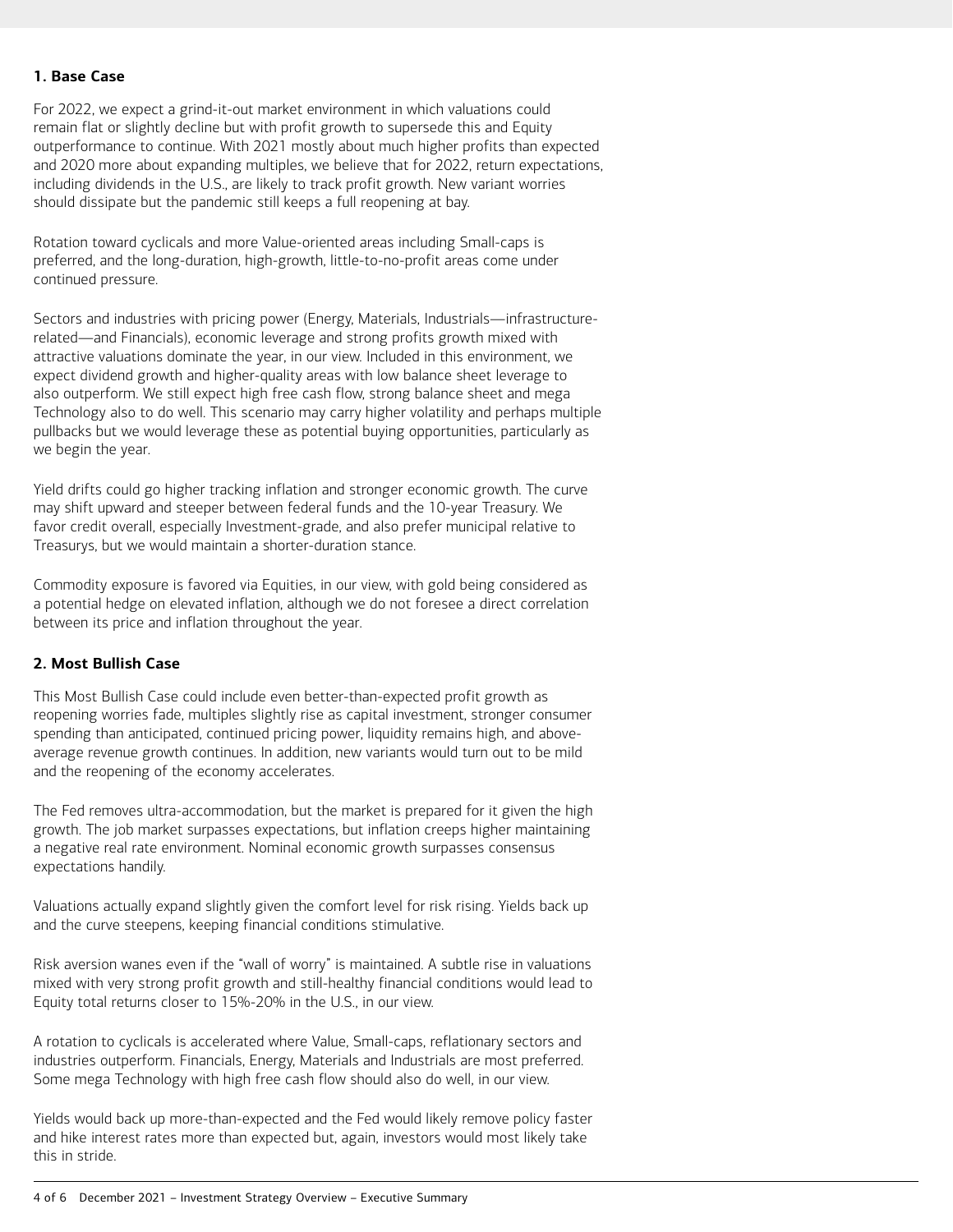Non-U.S. markets would likely rise in sympathy with the U.S. and could exhibit some quarterly outperformance. If the new variants fade quicker or are milder than expected, emerging markets (EM) would likely outperform for the first time in years.

This scenario is not without worry or pullbacks, but we would be buyers on weakness as we begin the year in Equities in this scenario.

### **3. Downside Case**

This case is somewhat straightforward but includes more complexity, in our opinion.

This Downside Case, our least probable case, is one that could include lower valuations (pressured by rising rates due to much higher inflation, much lower liquidity, and slower growth―in other words very low confidence in the future), a peak in corporate profits and a nominal economic growth backdrop that performs well below expectations.

The Fed would maintain its recent pivot, and accelerate tapering and raise rates into a much slower growth environment which creates rising real concerns over stagflation. In addition, new variants would become a force that slows growth down further but inflation creeps higher given extended goods buying and supply chain disruptions.

Cyclicals, Commodities and reopening investments correct with Technology and Growth segments declining as well, given the potential for both slower growth (new variant worries) and higher short rates (tighter Fed).

The yield curve ultimately flattens and recycles the worries over stagflation. Gold could be considered a potential hedge but not directly, in our view.

Risk assets, namely higher beta areas including non-U.S. markets, would likely also come under pressure as the U.S. dominates the growth curve globally―a slower U.S. and slower China would lead to a slowdown globally, in our view.

More defensive assets, sectors and industries would be preferred including investments with strong dividend growth.

### **Summary**

In summary, our Base Case represents our highest probability scenario with the Most Bullish Case next and then the Downside Case. The commonality across all three scenarios is that we believe all things considered, high quality, free cash flows and dividend growth as factors are all attractive.

We still prefer more cyclical and Value exposure overall given our view that a large rotation toward these areas continues throughout 2022 mixed with strong mega Technology free cash flow companies. Finally, we significantly prefer Equities relative to Fixed Income in our Base Case.

There will be time much later down the road, post 2022, to worry more about the magnitude of Fed tightening (less liquidity) and how this could affect the broader growth level in the economy, corporate profits and Equity valuations.

*You can find additional information on the themes discussed above in the full Investment* Strategy Overview*, which includes additional investment insights and answers to important questions regarding the global market environment and portfolio positioning.*